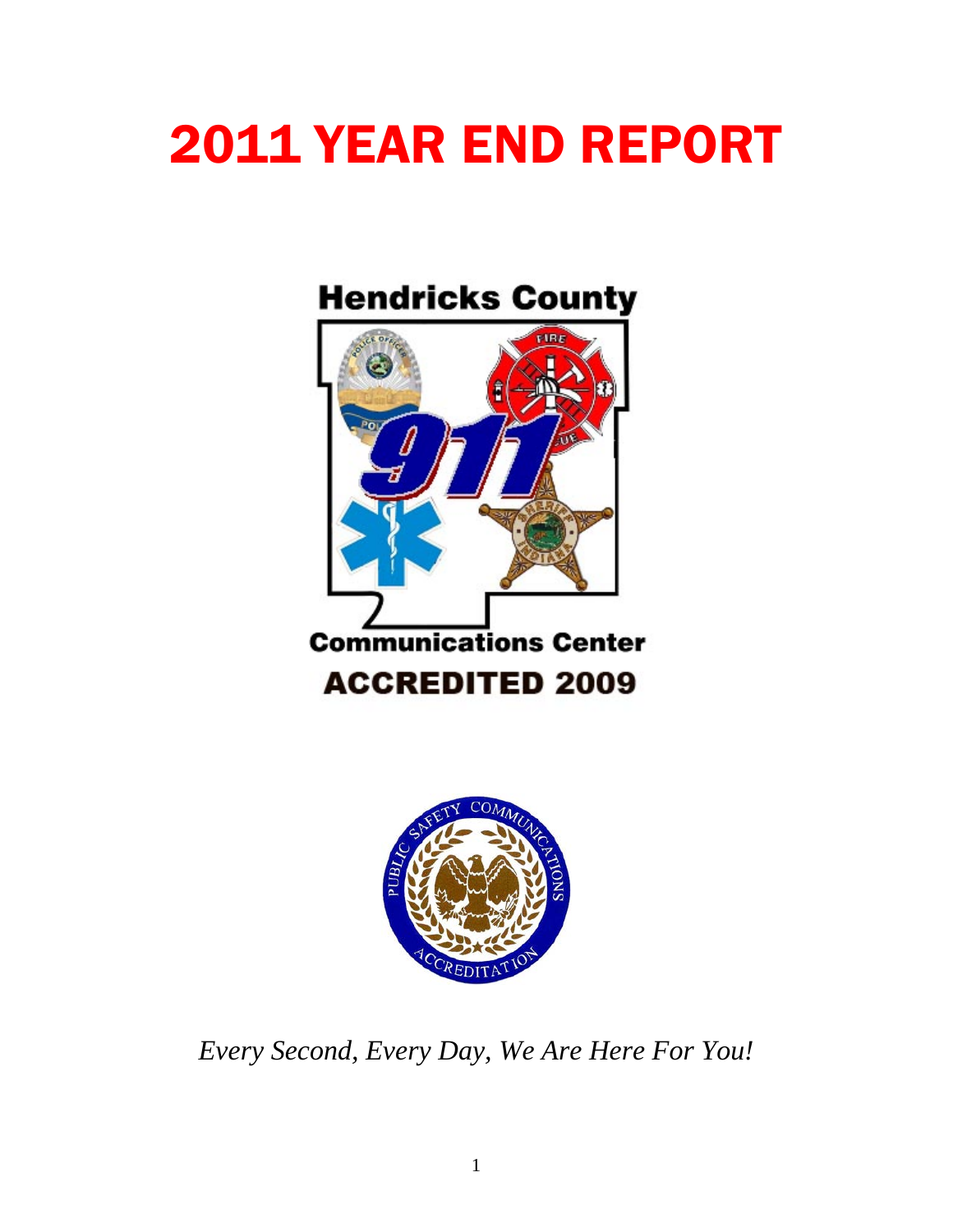## **Introduction**

The Hendricks County Communications Center completed its fourth full year of operation in 2011. The Center began operations in July, 2007 and by September, 2007 all of the agencies had transitioned to the new system.

In 2008, the Governing Board and Operations Board worked to approve policies for the Center in an effort to attain Accredited Status through the Commission on Accreditation for Law Enforcement Agencies. The Center held an on-site assessment in May, 2009 with confirmation at the Hampton, Virginia CALEA Conference in July. On August 1, 2009, The Hendricks County Communications Center was certified as an accredited Communications Agency.

Efforts continued throughout 2011 to establish a funding source for the Center and will extend into 2012. Elected Officials have been meeting with State Legislators in an attempt to develop a funding source that will cover the needs of Hendricks County as well as the rest of the state.

The Year End Report provides information regarding the operations of the Hendricks County Communications Center. These reports are required by Accreditation Standards and are published for public view. As the Center continues to move forward and learn more about the opportunities to best serve the public, the annual report will continue to provide direction to all those who are involved in the efforts of the Center.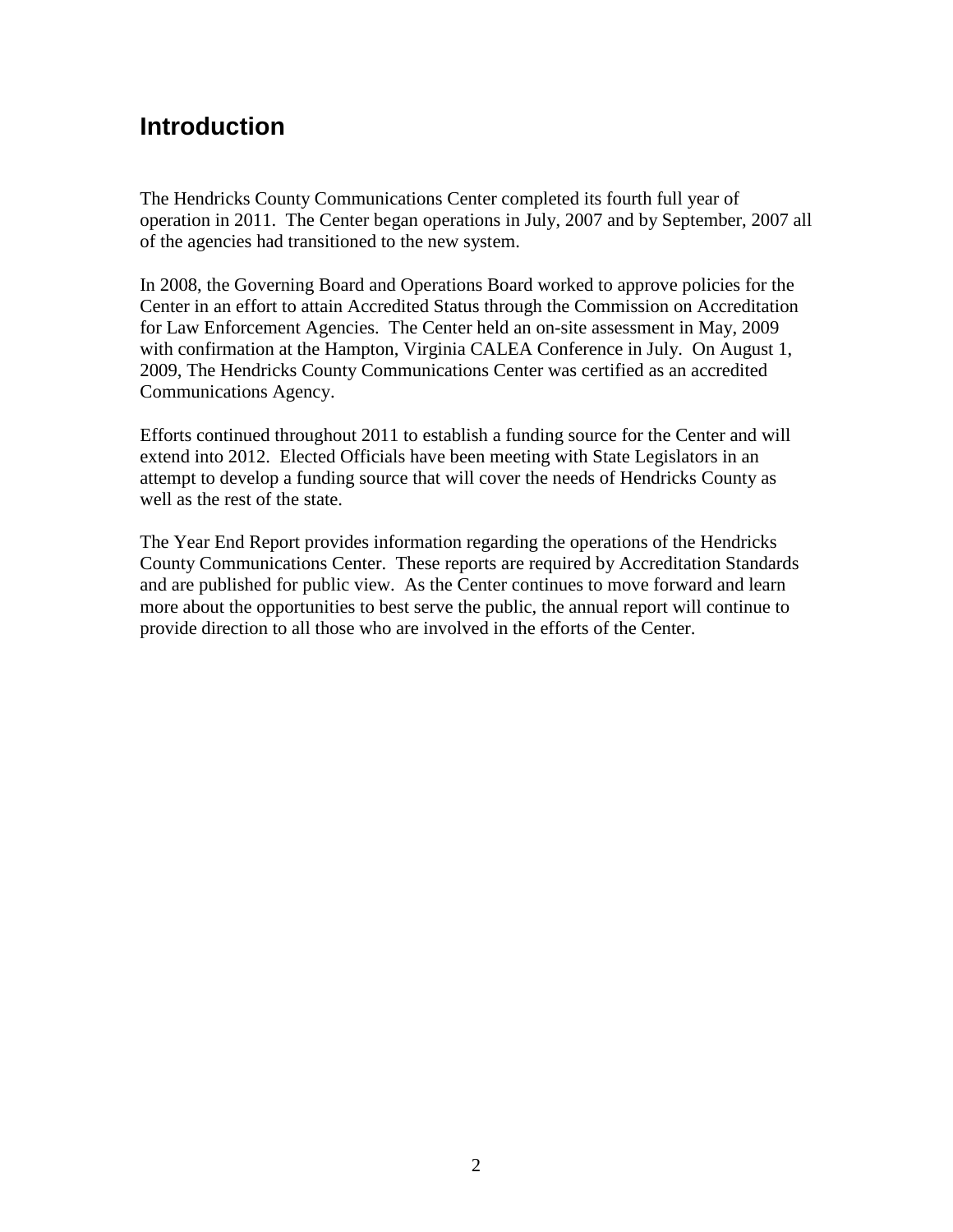### **Multi-Year Plan**

#### **Long Term Goals and Operational Objectives**

GOAL: Determine a Legal Authority for the Center

The Hendricks County Communications Center operates under the legal authority of the Town of Plainfield. The Interlocal Agreement calls for a permanent solution to be determined for future legal authority. Our goal has been to have this accomplished by the end of 2010.

OBJECTIVES: Meet with Local Government Officials to determine the best method of governance for the county. Meet with State Legislators from the area to draft legislation. Determine method of providing financial, personnel and payroll services. **Continuing**

#### GOAL: Future Funding Sources

Currently, we are funded through the 911 funds and the general funds of the agencies that previously supported the four dispatch centers in the county. For 2009, the smaller entities have been asked to contribute to the Center's funding as well. OBJECTIVES: Meet with Local Government Officials to determine the best method of funding for the county. Determine the total funding needed for operations. Meet with State Legislators from the area to draft legislation. **Continuing**

#### GOAL: Improve Training Program

The Center has adopted the APCO training programs for use for all employees. Currently we have 9 employees who are trainers in the various APCO training courses. OBJECTIVES: Develop training plan and timetable to ensure that all employees are trained in the four major APCO components; Basic Telecommunicator, EMD, Fire and Active Shooter. Develop Basic Training Academy for new hire employees (approximately 14 week course). Maintain all necessary certifications and provide inhouse training for recertification. We appointed a Quality Assurance and Training Coordinator to oversee this program. **We continually strive to improve the education of our Communications Officers.**

#### GOAL: 911 Training for Children

The Center has worked with the Plainfield School System for the past several years providing training in the use of the 911 telephone system for children in  $1<sup>st</sup>$  Grade. OBJECTIVES: Expand our training program to include schools through out the County. In addition we will also reach out to church groups in an effort to train all of the children in the county in the use of the 911 telephone system**. Completed, in addition we are educating additional Communications officers to assist in this program.**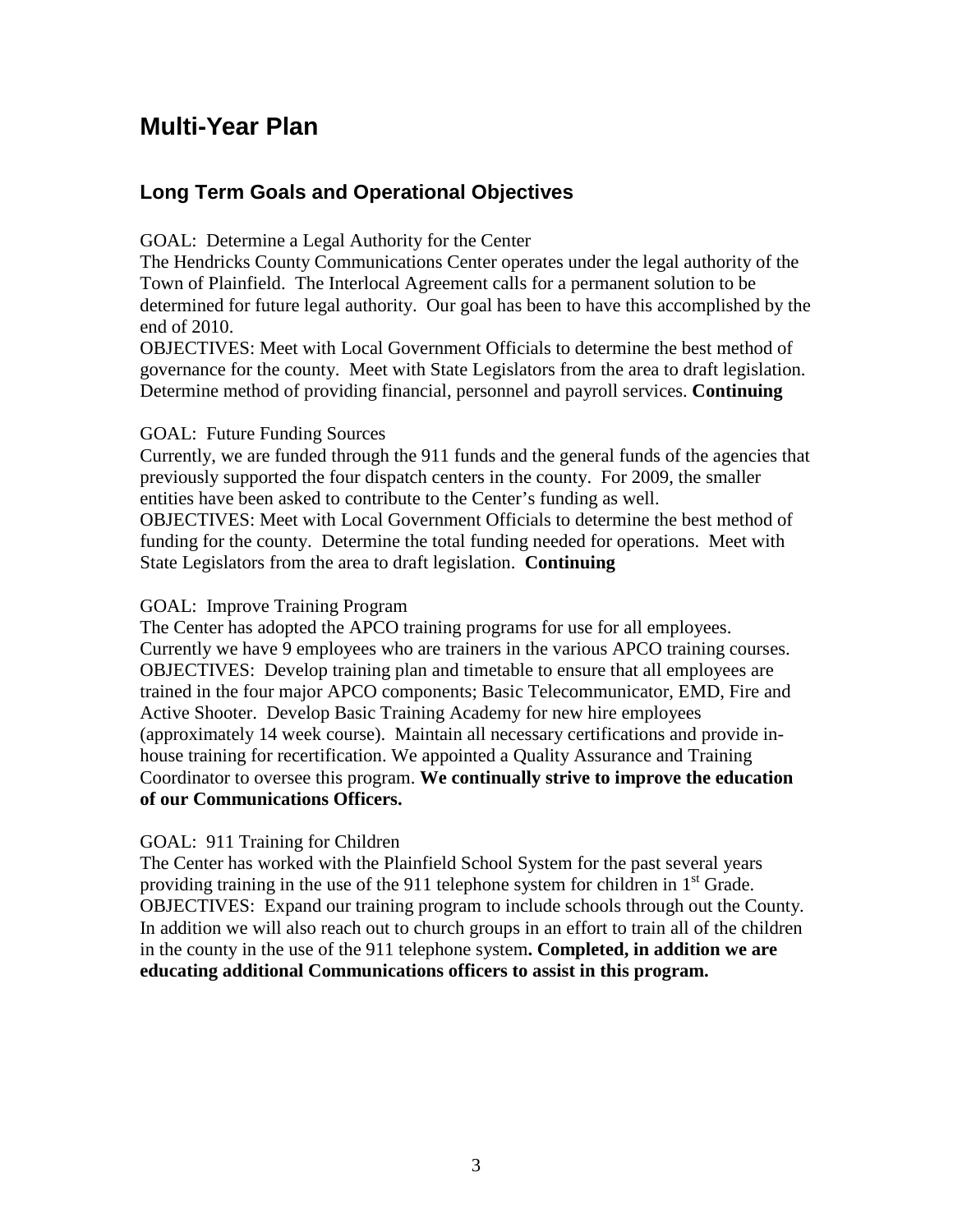#### **Anticipated Workload and Population Trends**

In 2011, Hendricks County responded to 144,022 police incidents an increase of 3.09% and 12,780 fire incidents an increase of 5.9%, for a total of 156,802 incidents. This averages out to 429 incidents per day and 17.32 incidents per hour. This is a 3.32% increase in total incidents from 2010.

The 2011 call volume report shows that there were a total of 217,450 calls handled by the Center. Inbound calls of 167,572 or 77.1%, and outbound calls of 49,878. Phone calls handled by the Center in 2011 were down by 4.55%, a reduction produced by the lower number of runs.

Hendricks County is currently the 11th largest county in the State of Indiana, with continual growth that is above the average for the rest of the State. In 2000, the Census report shows that the population in Hendricks County was 104,093. In 2010, the population was estimated at 145,448 showing a 39.7% increase during this ten year period. This percentage ranks second in growth for the state and  $86<sup>th</sup>$  in the country. It is still difficult to statistically predict future workload numbers with any accuracy with only four years of historical data, but we anticipate that the calls for service and the number of phone calls handled will remain consistent over the next few years.

#### **Anticipated Personnel Levels**

With the current economic issues, the growth rate has leveled off somewhat as new housing is down and the prospect of new jobs has declined. Current state laws regarding property taxes has also created funding issues for local government. Due to these factors, we will not anticipate needing to add additional employees for 2012.

#### **Anticipated Capital Improvements and Equipment Needs**

**Mobile Data Devices:** The laptops need to be replaced in the next 18 months. As we replace those units, the older units can be used as spares and replacements. The Data Terminals will last several more years, however they do not accept the Air Cards. When the VRMs no longer function in the devices, or if IPSC abandons the Data Network the Data Terminals will have to be replaced.

**Timeline:**  $4<sup>th</sup>$  Quarter 2012 – 2014 **Cost:** \$300,000 - \$427,000

**Data System:** As the VRMs need to be replaced we can switch over to Air Cards, however someone will have to pay the \$360/year. I believe it will be at least two years before we know if the new PSC Data System will be a viable alternative to the Air Cards. The pricing model that we looked at while I was at PSC showed that it will take seven years before the data system becomes cost effective versus the Air Cards. For Marion County they have a more difficult choice, they can't afford to have a system that isn't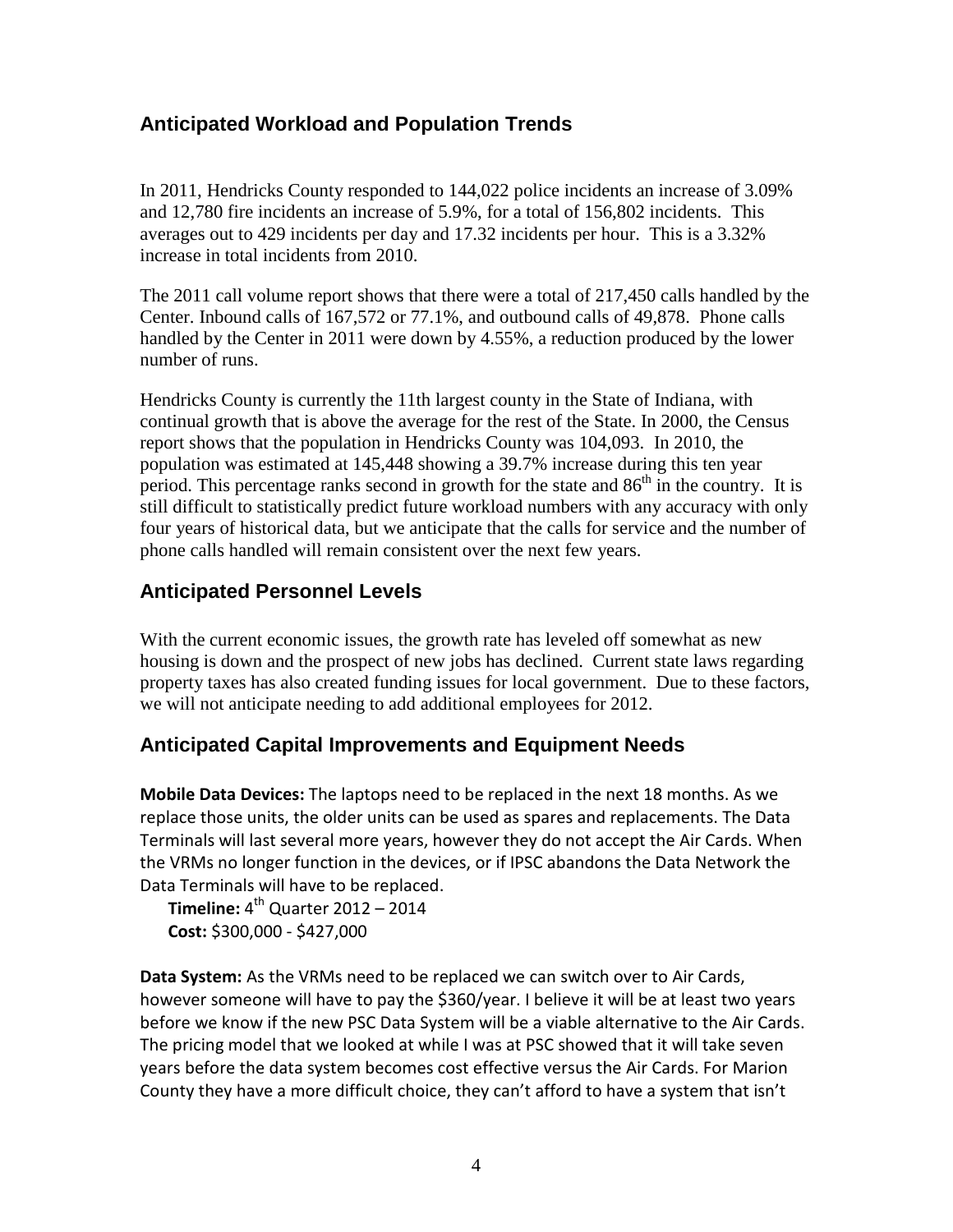available during storms and disasters. Hendricks County isn't as dependent on the data systems. We can over staff the Center when we believe there will be an issue.

**Timeline:**  $4<sup>th</sup>$  Quarter 2012 – 2014 **Cost:** Air Cards \$110,000 / year

**IPSC Radio System:** We are completely at the mercy of the State on this. I met with IPSC on 12/20/11 to discuss this project. Their suggestion was to approach the politicians to fully fund the upgrade. If the project is fully funded IPSC would replace our consoles, backroom equipment, and the Plainfield Tower. If that happened I would approach Boone County to see if we could merge our two systems. This would save IPSC a significant amount of money and we could look at moving the tower located just south of Zionsville closer to Hendricks County and increase the radio coverage for both counties. Currently the cost of adding a new tower is \$750,000 if you could get the equipment. Relocating would be significantly cheaper. Another possibility that we might consider would be to move over to the PSC radio system, pay for transmitters at the Danville site. We would still have to replace the consoles at the Plainfield PSAP. That cost will be around \$600,000. That is the cost to replace consoles on IPSC or the PSC system.

**Timeline:** Unknown **Cost:** Unknown

**Computer Aid Dispatch/Police Records/Mobile Data/Fire Station Alerting/Paging:** We are not interested in purchasing our own Computer Aid Dispatch/Police Records/Mobile Data/Fire Station Alerting/Paging System. We get excellent service from PSC; I only included these systems as the cost for having Marion County provide these services to us will be going up with the new system. Until they make a decision on the new system we will not know what the Fiscal impact will be on us. I included the costs from the other sources so you would have an idea what costs would be if we owned our own system. I wrote another UASI Grant to assist all of the counties in District 5 to migrate to the new PSC CAD. At this point Hendricks County would receive \$100,000 to migrate to the PSC CAD.

**Timeline:** 2013 **Cost:** Unknown

**911 Telephone Switch:** The last contract was for ten years. That contract expires 9/13. An issue is on the current contract; Hendricks County paid a significant down payment, and then financed the remainder. Keeping that in mind the current contract is \$228,004. The new contract will be \$233,684 an increase of \$9,120 per year. We are still evaluating the 911 trunk capacity and the number of administrative lines currently being utilized by the Center. There might be a minor adjustment on the final contract numbers. We want to be sure that we are not paying for more capacity than we currently need. We can add capacity at a further date and pay a prorated rate on the remaining years of the contract.

**Timeline:** 1/1/2013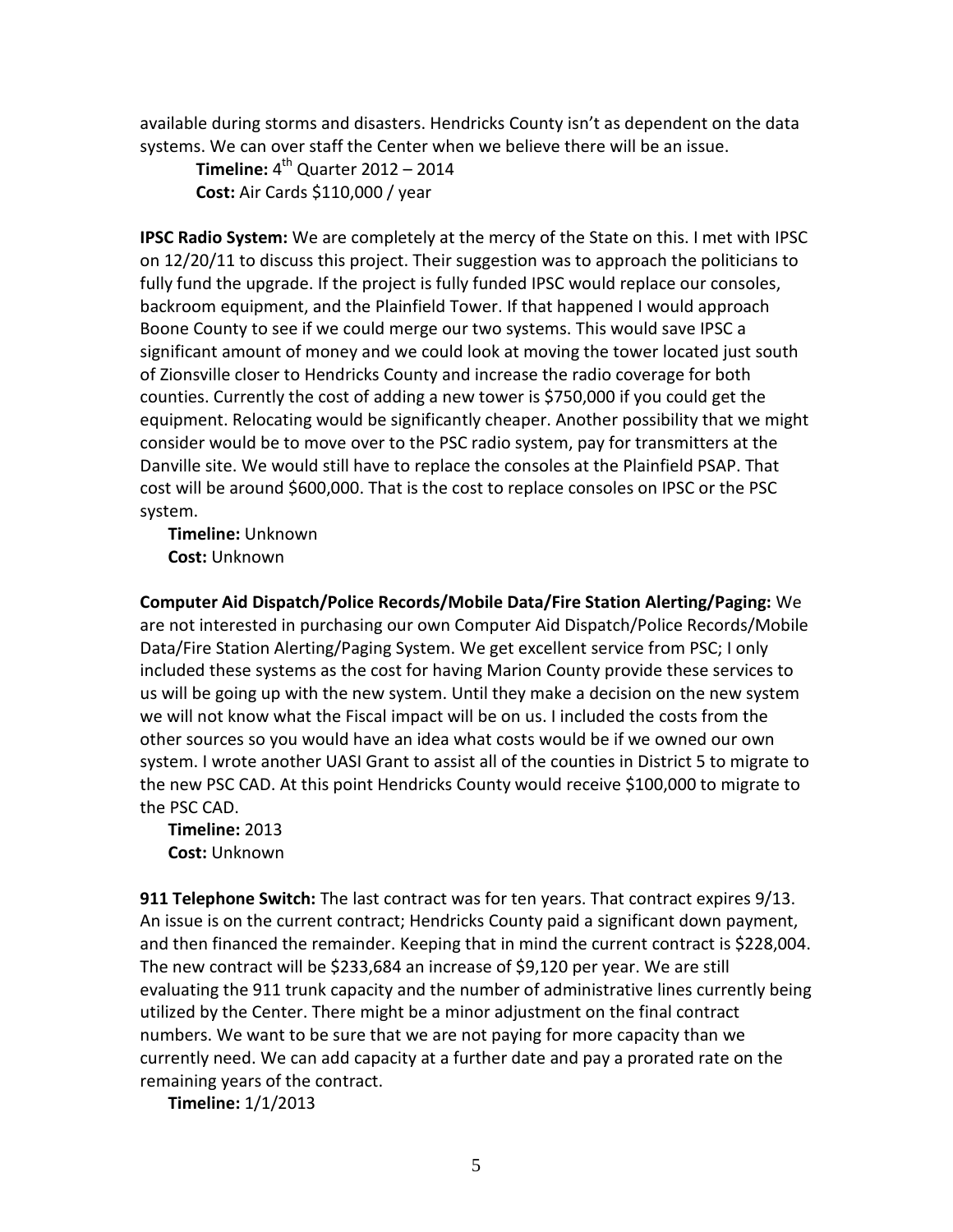**Cost:** \$ 1,750,422 (over 10 years) an additional \$9,120 per year over current budgeted contract.

**Remodel of Plainfield PSAP:** We will address this project over the next several years and use the current budget. We need to move the Supervisor Console to the Center of the room. Refresh computers, monitors, chairs and place sound absorbing material on the ceilings and walls.

**Timeline:** 2012 – 2014 **Cost:** \$80,000

The Center is co-located with the Plainfield Police Department and shares many of the required mechanical/electrical needs to operate a 24 hour emergency facility. The Center is currently out of office space. There are no immediate plans to move the Center to a new location.

**Narrow Banding:** We need to add at least two additional transmitters and infrastructure to support the additional transmitters.

**Timeline: 2012 Cost: \$100,000**

**Communication/Command Vehicle:** As we are discussing long range financing there is a need for this type of vehicle. Currently we are using suitcase to set up a command post.

**Timeline:** 2012 – 2013 **Cost:** \$300,000

# **Required Reports**

#### **Risk Management Program**

An annual review of the Risk Management program was conducted on January 30, 2012. The annual OSHA Form 300A report was released on January 29 2012 and shows that there was one injury in 2011. There was an average of 33 employees working 57,616 hours.

For 2011, all OSHA requirements have been met including the required annual fire extinguisher training.

The exterior conditions of the Center are handled by the Plainfield Police Department and the Town of Plainfield. Grounds maintenance is contracted through a bid process. In 2011, Shumaker Incorporated provided services for mowing, snow removal and general grounds maintenance. The contact for 2012 has been extended to Shumaker Inc. once again.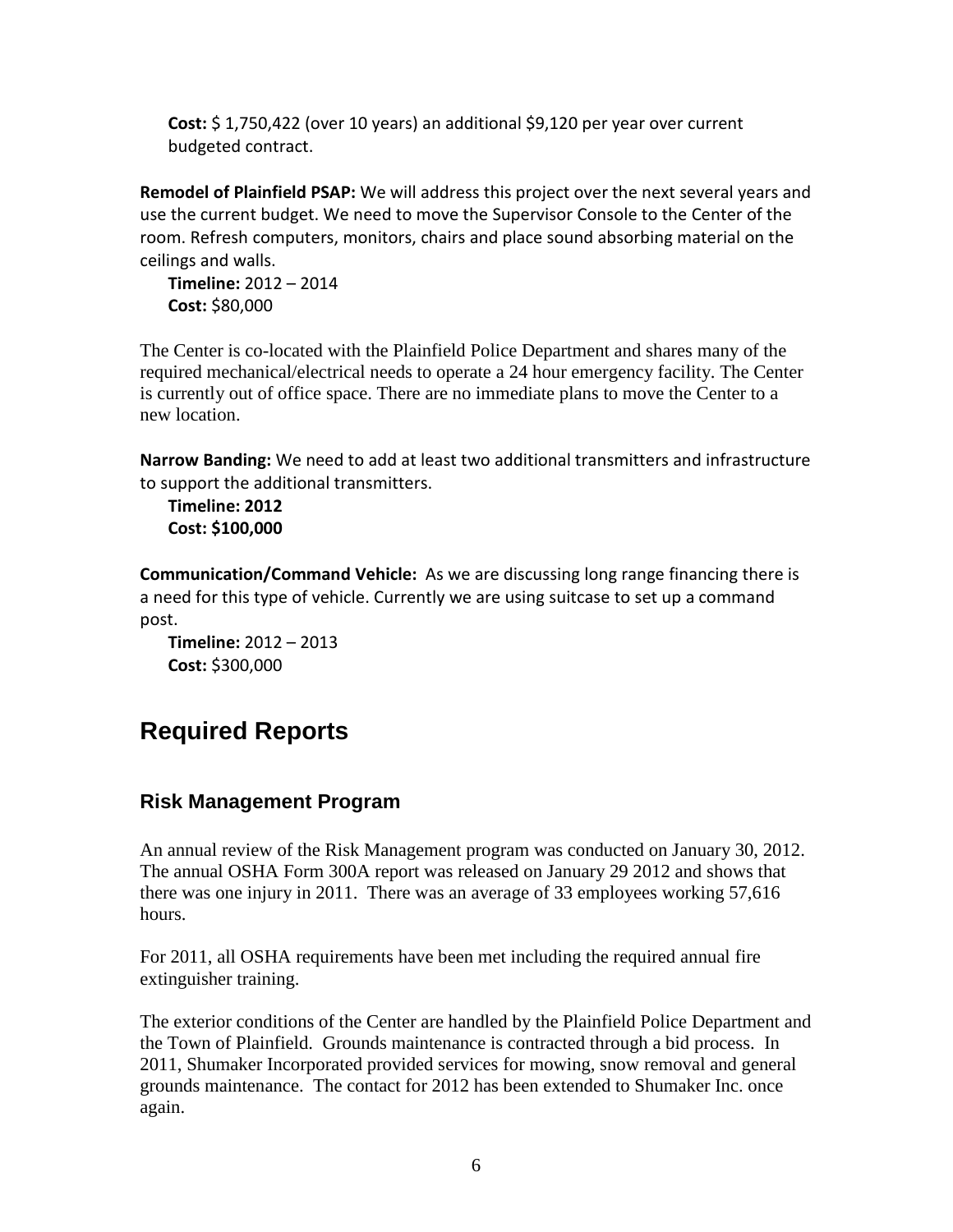As an emergency communications center, every call into the Center has the potential for liability. It is critical that Telecommunicators accurately record the location and nature of each incident in order to send the appropriate personnel for response. The Center did encounter 14 incidents of improper location during the past year. Ten of the incidents involved non-emergency responses 4 were caught by the dispatcher before sending units to the wrong location. Employees are constantly reminded of the importance in getting this information correct and each position has been supplied with a pre-shift plan as a reminder of the specialized duties at each console. Employees that are involved in incidents resulting in improper locations have been advised and disciplined as an attempt to avoid such occurrences in the future.

The liability policy for the Center is provided by Havens-Wiggins Insurance through the Town of Plainfield. The coverage was reviewed by the Executive Director and John Wiggins of Havens-Wiggins Insurance in February 2011 and found to provide comprehensive coverage for the Center.

#### **Component Goals and Objectives**

Continuing Education—GOAL: The Center has established APCO as the training standard for Hendricks County. We are also looking into specialized training such as hostage negotiations, advanced fire, critical incident management and communications unit leader training. OBJECTIVES: Set training schedules for 2012-13, certify trainers locally to provide training, ensure all records are completed and look to additional areas for specialized training. This project is ongoing; the Center has been working with the Department of Homeland Security District 5 Planning Council to establish district wide standards for training of Communications Officers. **Continuing, Grant has been awarded, but not finalized yet.**

Connectivity—GOAL: By establishing a fiber connection throughout the county that will connect all of the public safety agencies, we can better communicate and provide services such as records management, communication and even branch out to non-public safety areas such as the engineers, building departments and government managers. Plainfield, Danville and Avon have installed the fiber and are on the system. Brownsburg Police is currently connected through a T-1 line and some of the smaller agencies are connected through the internet. Each agency in the county has access to the system at this time. OBJECTIVES: Serve as a liaison between the surrounding agencies and the Plainfield IT department to continue to improve connectivity and reduce costs. **Completed**

Upgrade of VHF Radio System—GOAL: The Federal Communications Commission licenses all public safety agencies using radio frequencies. January 1, 2013 all VHF licenses expire and have to be relicensed on VHF. This new federal mandate will require significant upgrades to our current radio infrastructure. The Center started work on this mandate in 2010 with the replacement of the Fire House Alerting System. The volunteer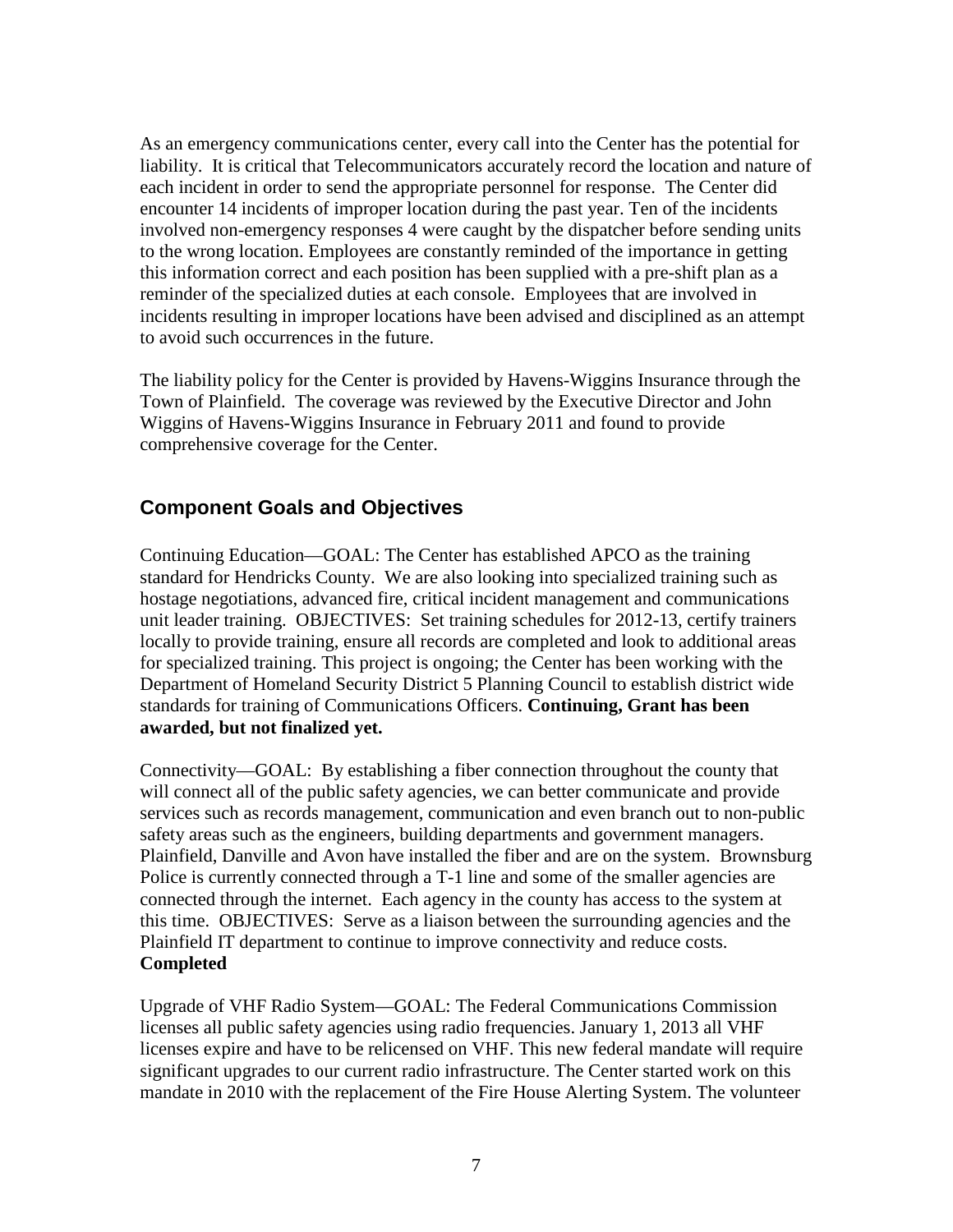fire department paging system, tornado alerting system and the emergency management communications system are additional systems that will require upgrades or replacement to meet the new federal mandate. OBJECTIVES: To continue to work on enhancing the above identified systems. The projected cost of this project is \$60,000. **Continuing**

#### **Annual Review of Specialized Assignments**

The Hendricks County Communications Center currently has one position listed as Specialized Assignments. These are the Communications Training Officer. This position requires advanced training and is in addition to the normal duties of the employee.

Communications Training Officer- The purpose of this position is to provide basic training for newly hired employees and remedial training to all other employees as needed. The need for this position comes from the fact that all employees of the Center need to receive thorough, comprehensive training prior to being released to work on their own within the Center. Since the Center has adopted the APCO standards for basic training, the Communications Training Officers are to be APCO certified in order to provide the initial training.

#### **Annual Internal Affairs Summary**

The 2011 Internal Affairs Statistical Summary is provided to show the number of complaints and investigations conducted on the employees of the Center and the Hendricks County Communications Center. This information is helpful to the administration in determining the public's perception of the agency and to point out areas of training that would be of value. In 2011 we did not have any investigations.

#### **Liability Incident Reports Analysis**

The supervisors of the Center did an excellent job of notifying the Administration throughout the year regarding potential liability issues. The Guardian Tracking system serves as a personnel early warning system, but also provides tracking of incidents that are potentially libelous to the Center. In addition our new quality assurance program was instituted in the fourth quarter of 2011. The planned expansion in 2012 will include review of each "Hot" police call as well as all Fire and EMS 911 calls.

There were 12 items handled through the disciplinary system and it should be noted that none of the events resulted in any major problems.

An analysis of this information shows that improper locations are a major concern for liability. We have established pre-shift briefing sheets for each of the positions in the Center to serve as a reminder of the specific issues related to each position. The call taker position sheets clearly remind each employee that the two most critical parts of the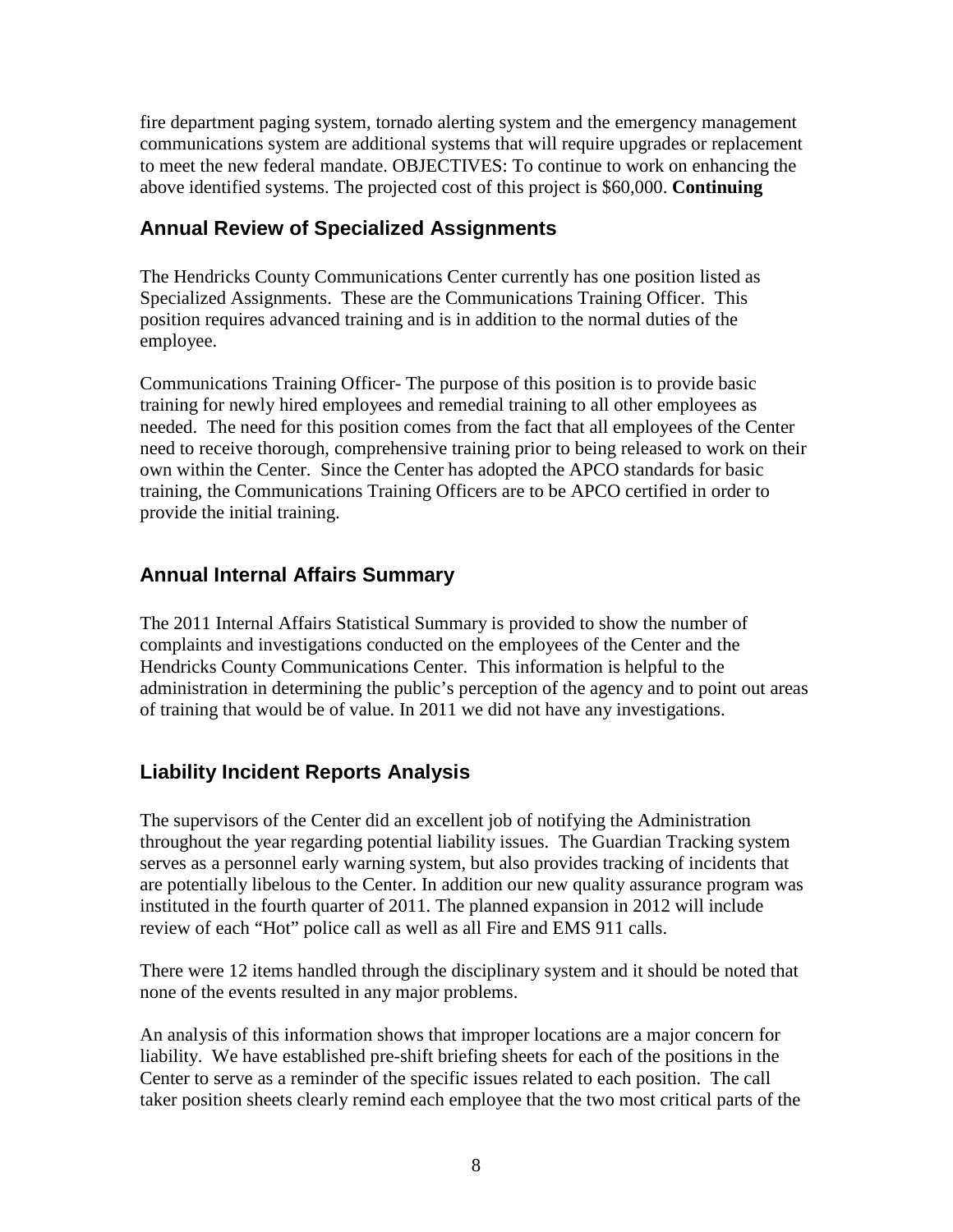position are to get the correct location and run type in order to send the correct response to the correct location. Training of Center employees and field units will remain an ongoing process as we continue to determine how best to serve the community. Finally, it is important that Supervisors know their subordinates well and are skilled in determining if there is an issue with their performance. Employees need to be at their physical and mental best when at the console, therefore if there is an issue with their health or mental capacity, it is imperative that the Supervisors recognize this and act as soon as possible.

#### **Community Involvement Report**

The Annual Community Involvement Report is intended to make the Administration aware of situations that could have a bearing on public safety communications within the community. The mapping of the county is critical to the use of the CAD system. Ensuring that we have the proper address ranges and street names for the entire county as well as areas closely bordering the county is essential to proper response. Second, informing citizens of the county on the proper use of the 911 phone lines for emergencies only while utilizing the non-emergency lines for routine requests. Third, informing the public on how to best contact their local police and fire headquarters rather than calling the Communications Center. Fourth, informing the public on the use of the weather alert system and the reaction that the activation should provide.

In regards to the mapping system, the Center is working closely with the Hendricks County GIS department to improve communication and dissemination of information. The project led by Les Rice of Hendricks County GIS in 2008 developed a mapping organization that includes all of the towns in the county that meets periodically to discuss mapping issues and work toward refining the process of passing along the information. The Hendricks Co. Visitors Bureau is also working with the group to provide a public version of the most up to date map.

The Center has a 911 simulator that is used for school functions and was used 11 times in classroom settings in the county.

#### **Personnel Early Warning System Annual Review**

There were 630 total incidents entered into the system, with 120 commendations/awards, 12 disciplinary actions. There were 99 incidents of PTOu, down from 143 the previous year. There were 6 Early Interventions for PTOu. We will continue to watch this area closely to measure the impact of the Town's policy on unexcused absences that was implemented in 2011.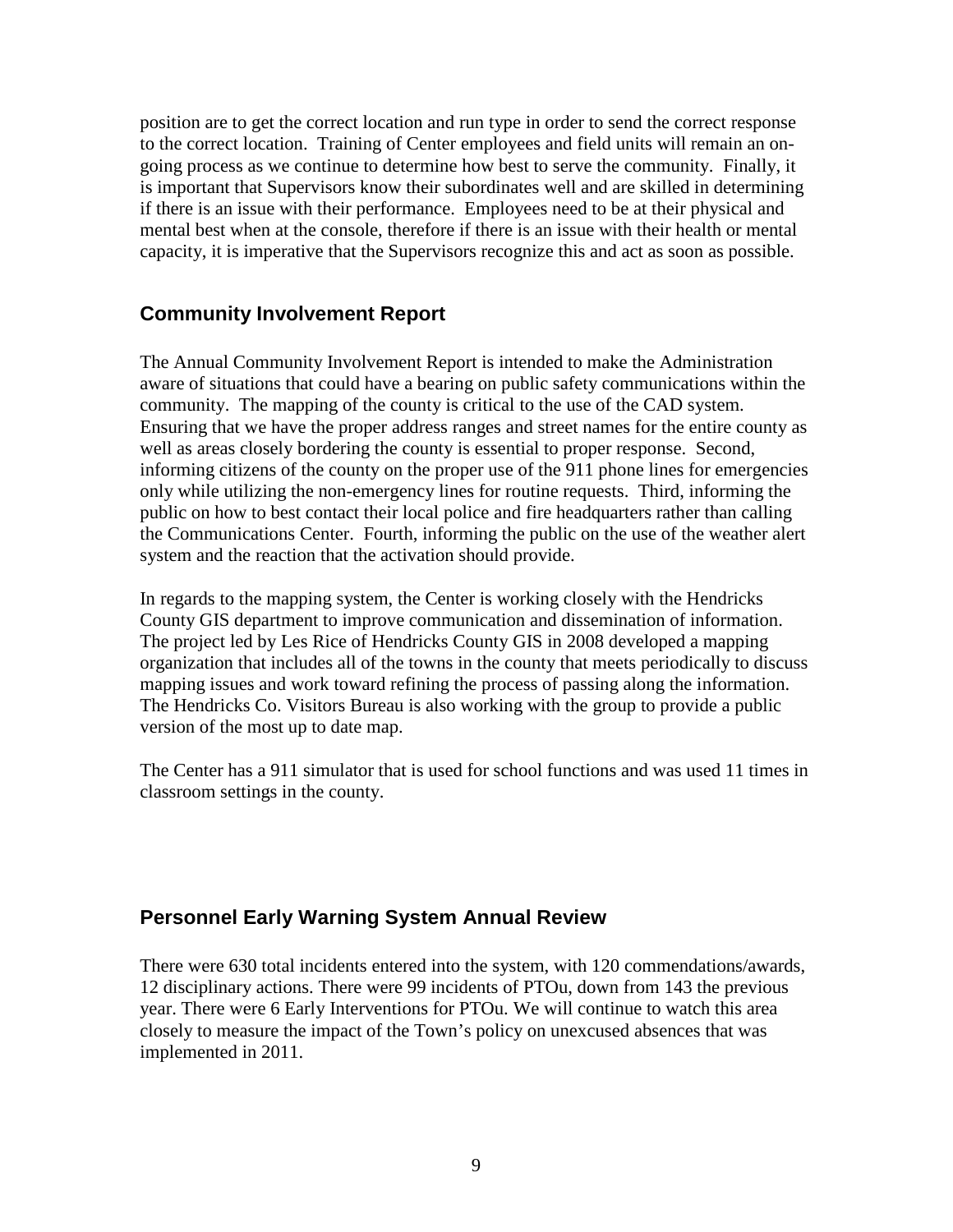#### **Annual Grievance Analysis**

There were no grievances submitted to the Executive Director in 2011.

#### **Annual Generator Inspection**

Full Service was completed on the Plainfield Police Station generator on July 07, 2011. Full Service was completed on the Water Tower generator on July 12, 2011. Inspections on the Police generator was completed on March 03, 22011, the Water Tower generator on April 04, 2011. The inspection was conducted by Cummins Crosspoint and the report is available with the Plainfield Police Department. The Generator is tested biweekly and documented by the Assistant Chief of the Plainfield Police Department.

#### **Emergency Operations Plan Annual Review**

The Emergency Action Plan was developed on June 12, 2008 to give specific responses for certain incidents that could immediately impact the operations of the Center. The Center further follows the Hendricks County Emergency Management Agency (EMA) Emergency Operations Plan. The Plan is developed and maintained by the EMA Director. The Plan was reviewed by EMA Director David Warren, HCCC Executive Director Steven Cook. There were no changes recommended at this time.